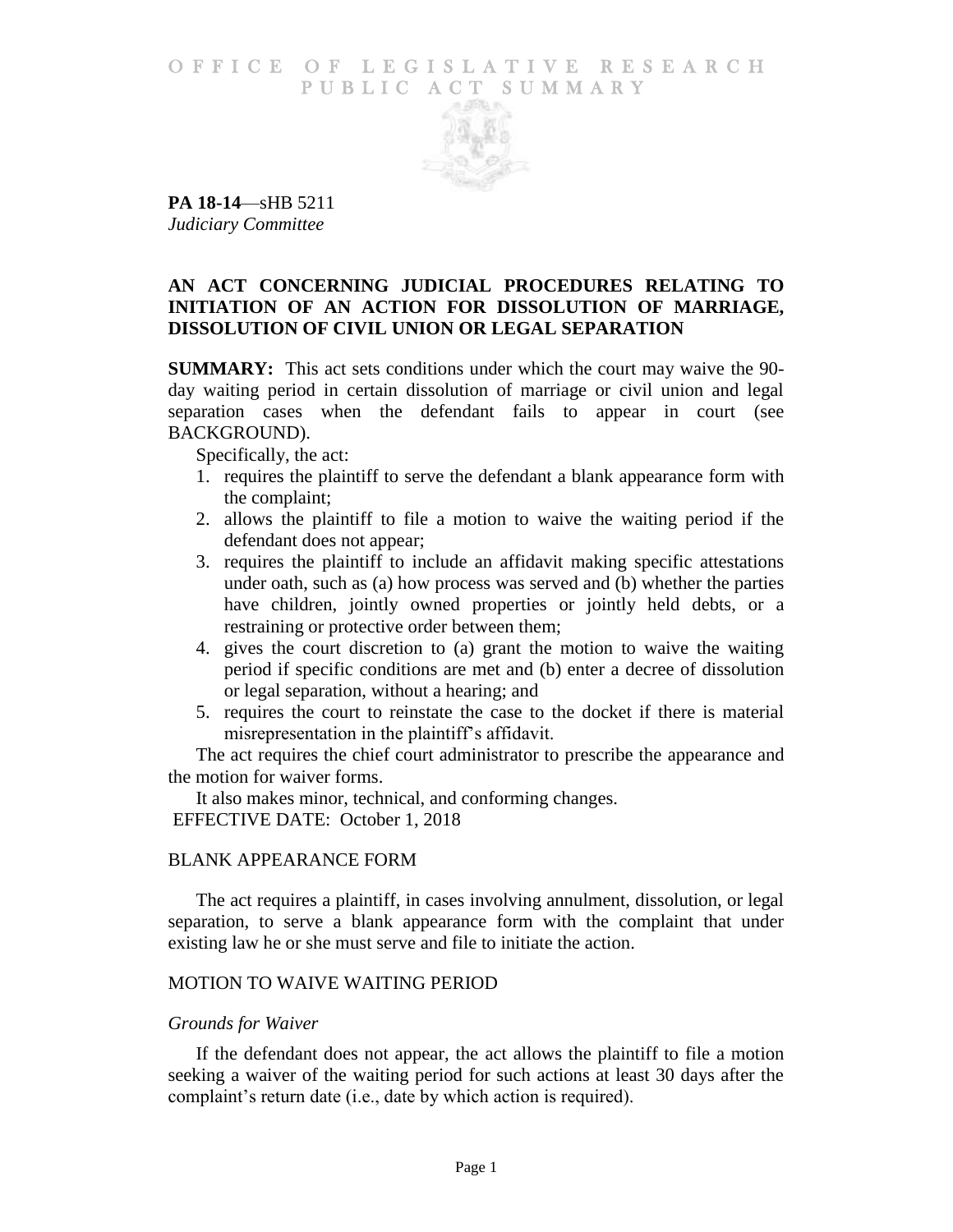# *Plaintiff's Affidavit*

Under the act, the plaintiff's motion for the court to waive the waiting period must include an affidavit in which the plaintiff must attest, under oath:

- 1. the manner in which service was made on the defendant, and, if by abode (i.e., at the defendant's residence), the additional attestations described below;
- 2. whether there were children born to or adopted by the parties prior to, or during, the marriage or civil union, and whether either party is pregnant;
- 3. whether there is a restraining or protective order in effect between the parties;
- 4. whether the plaintiff is requesting alimony or spousal support; and
- 5. whether the parties have any jointly owned property or jointly held debt.

## *Attestations when Service of Process is made by Abode*

If process was served at the defendant's place of residence, the act requires that the plaintiff's affidavit state (1) that the address at which service was made is the defendant's usual place of abode, (2) that the plaintiff is unaware of the defendant residing elsewhere at the time service was made, and (3) the most recent date on which the plaintiff had personal knowledge that the defendant resided at the address.

## HEARING

Under the act, except as described below, the court must put the plaintiff's motion on the docket for a hearing. At the hearing, if all other applicable requirements are met, the court may grant the motion for a waiver of the waiting period and may also enter a decree of dissolution or legal separation.

## COURTS DISCRETION TO GRANT MOTION AND ENTER DECREE

## *Motion Granted Without a Hearing*

The act allows the court to grant the motion to waive the waiting period without a hearing, if it finds that:

- 1. the plaintiff properly served the defendant, either personally or by abode, and, if by abode, made the attestations described above;
- 2. the parties have no children and neither party is pregnant;
- 3. there is no restraining order or protective order in effect between the parties;
- 4. the plaintiff is not requesting alimony or spousal support; and
- 5. the parties do not have any jointly owned property or jointly held debt and the plaintiff filed a completed financial affidavit with the court.

#### *Decree Without Hearing*

The act also allows the court, without a hearing, to enter only (1) a decree of dissolution of marriage or civil union or legal separation and (2) if the plaintiff requests, an order restoring his or her birth name or former name.